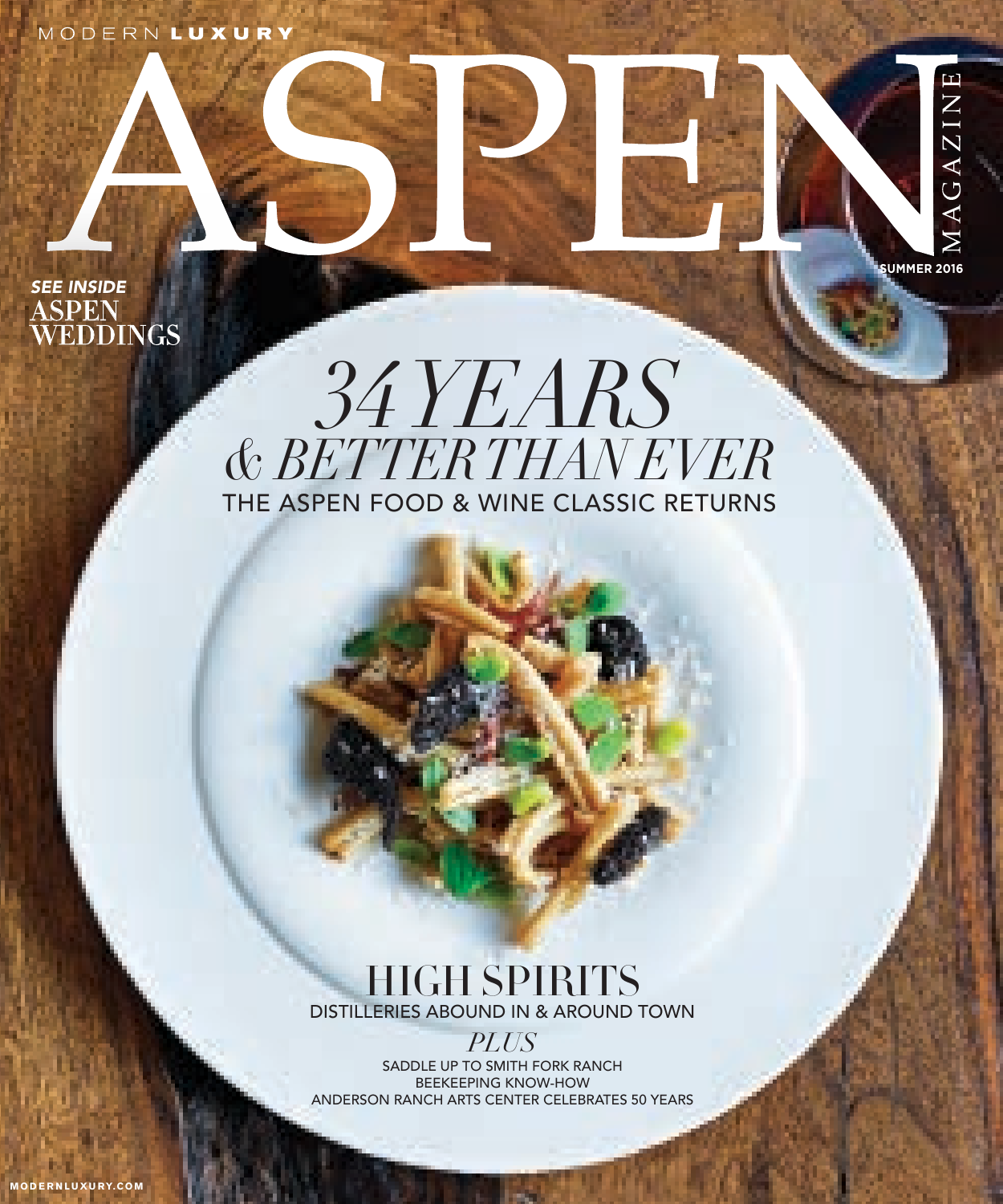# LAKE **HOUSE**

A melding of architectural styles comes together beautifully in this West End home.

*By Linda Hayes Photography by Robert Millman*

Connecting with the past took on a whole new meaning for CCY Architects' Rich Carr and John Schenck as the firm endeavored to rehabilitate a historic Victorian home in Aspen's West End. "A big part of the design was finding appropriate solutions to honor the historic resource and bring it back to its original status while adding a modern addition," says Carr, principal in charge of the project. "It was a dichotomy."

Built in 1890 on Lake Avenue, a singular locale near Triangle Park and just a short walk from town, the home had the added distinction of overlooking peaceful Hallam Lake and the surrounding Nature Preserve. Typical of the period, the quaint 20-foot-wide, 30-foot-deep Victorian structure featured white clapboard siding, simple double-hung windows (some with the original wavy glass), gabled rooflines, scalloped shingle detailing and a sheltered front porch—all set on a stone foundation.

Working closely with their client (the house has since been sold to its current owner), as well as Aspen's Historical Preservation Committee, the architects embarked on a plan that included removing later-year, nonhistoric add-ons from the Victorian home and shifting it slightly forward on the site. "It enabled us to showcase it from the street while preserving its historic walls," Carr says. It also provided room needed for the addition.

To that end, Carr and Schenck, who acted as project architect on the job, designed a contemporary three-level structure that gives a nod to the Victorian without overwhelming it. From the street, the 4,000-square-foot space mimics the scale of the siding on the Victorian home. The remainder is faced primarily with dark metal siding, accented with limestone and topped with flat roofs that visually differentiate from the historical building.

The client's desire for indoor-outdoor living was addressed at the rear of the main level of the addition, which features kitchen, living and dining areas that open broadly to the lake and surrounding landscape via Schüco aluminum window systems from Germany, fabricated by Tru Architectural in Los Angeles. Access is via a connecting gallery that flows invitingly from the front entrance. "The big effort was to [allow people] to come in the front door and be drawn to the main living spaces," Carr says. "The gallery steps down and engages the view downward to the surface of the lake. You're totally engaged in the natural environment."

The interiors throughout the home, including the upper-level master suite and guest bedrooms, feature limestone floors, walls and fireplaces with a limestone finish matching the outside material. They're paired with rift-cut oak ceilings and acrylic plaster walls with a smooth, clean finish.

To this serene environment, New York interior designer Steven Gambrel, who has worked on several of the current owners' other homes around the country, introduced furnishings that mesh with its concept. "Our approach was to work with the materials in the building to create



*134*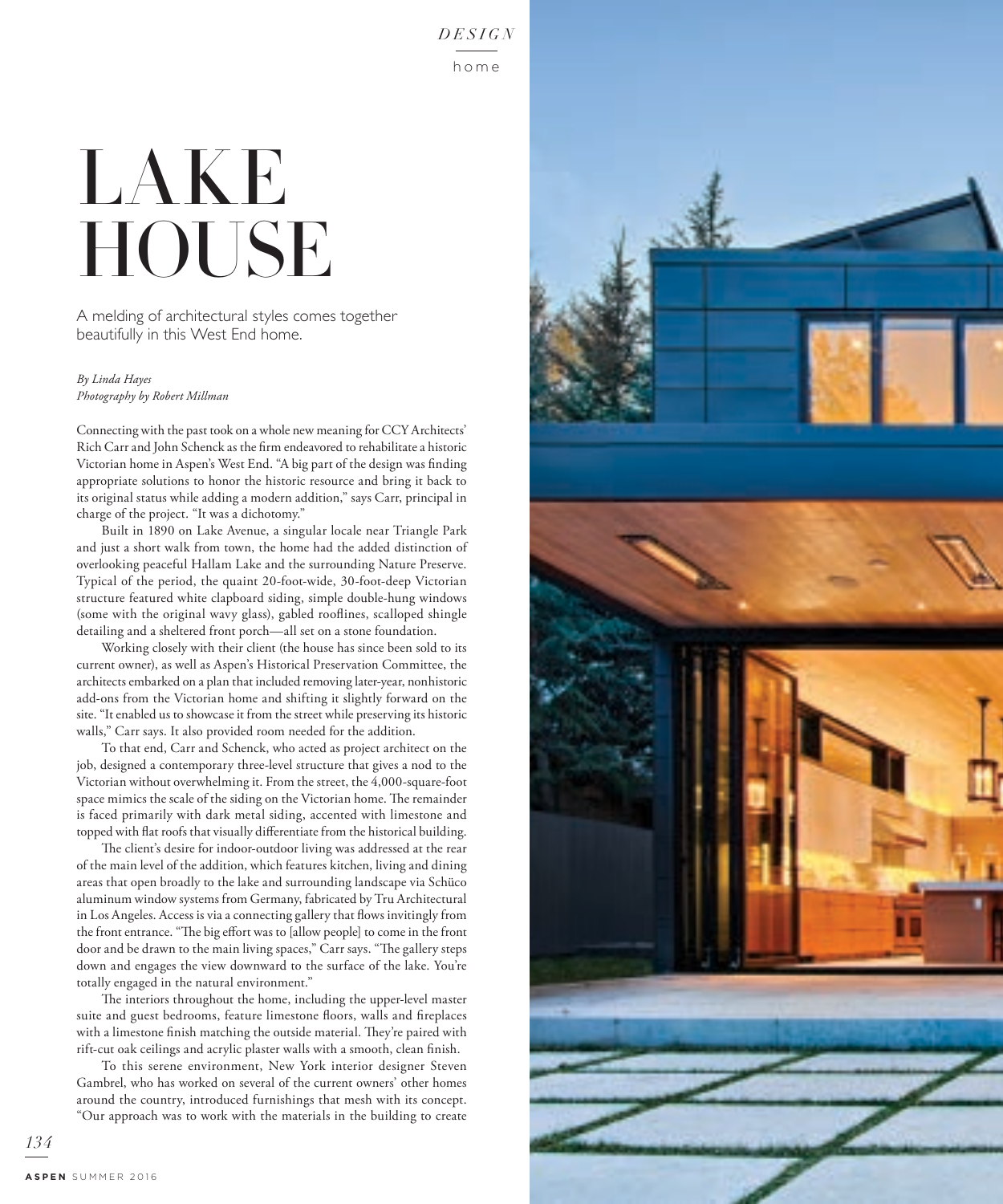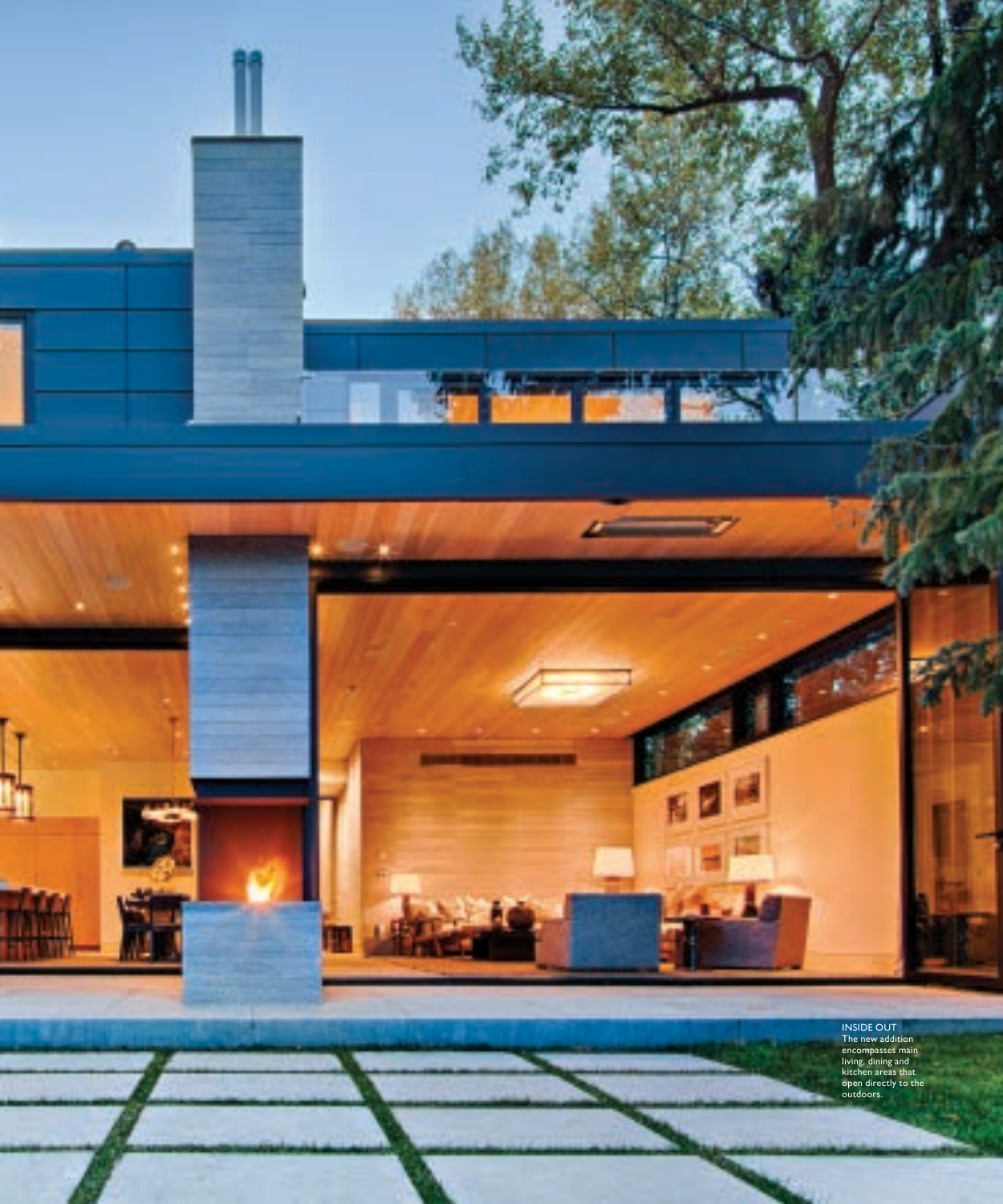